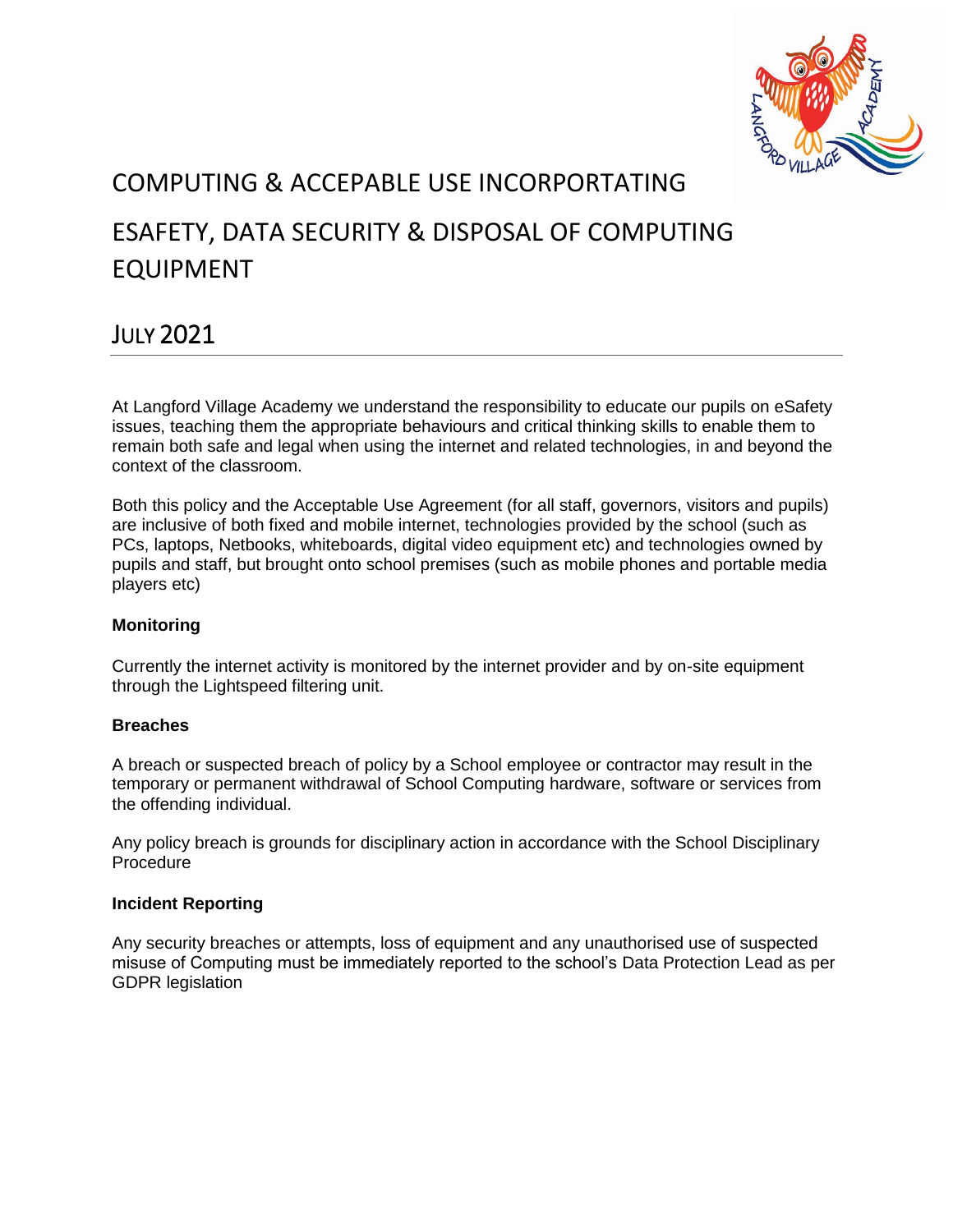#### **Computer Viruses**

All files downloaded from the internet, received via e-mail or on removable media (e.g. USB pens, CD) are checked for any viruses using ESET. This is done automatically with real-time scanning

Never interfere with any anti-virus software installed on school Computing equipment is used.

If the machine is not routinely connected to the school network, you must make provision for regular virus updates.

If it is suspected that there may be a virus on the school Computing equipment, stop using the equipment and inform eSafety Coordinator or School Business Manager.

Security (check IT security policy)

#### **E – Safety Roles and Responsibilities**

As e-safety is an important aspect of strategic leadership within the school, the Head Teacher and governors have ultimate responsibility to ensure that the policy and practices are embedded and monitored. The named eSafety co-ordinator in this school is Mrs Randall

All members of the school community have been made aware of who holds this post. It is the role of the eSafety co-ordinator to keep abreast of current issues and guidance through Central Bedfordshire LA.

Governors are updated by the Head/eSafety coordinator and all governors understand the issues and strategies at our school in relation to local and national guidelines and advice.

This policy, supported by the school's acceptable use agreements for staff, governors, visitors and pupils, is to protect the interests and safety of the whole school community. It is linked to the following mandatory school policies: safe guarding children, health and safety, behaviour (including the anti-bullying policy and PSHE)

#### **Senior Information Risk Owner (SIRO)**

- The SIRO owns the information risk policy and risk assessment
- Keeps a record of all Information Asset Owners (IAOs)
- Act as an advocate for Information risk management.

The SIRO in this school is a joint position held by Mrs Mills (Finance) and Mrs L Howley (Pupil Data).

#### **Information Asset Owner (IAO)**

Any information that is sensitive needs to be protected. This will include the personal data of learners and staff, medical information and special educational needs data.

The IAO in this school is a position held by Mrs L Howley The role of the IAO is to understand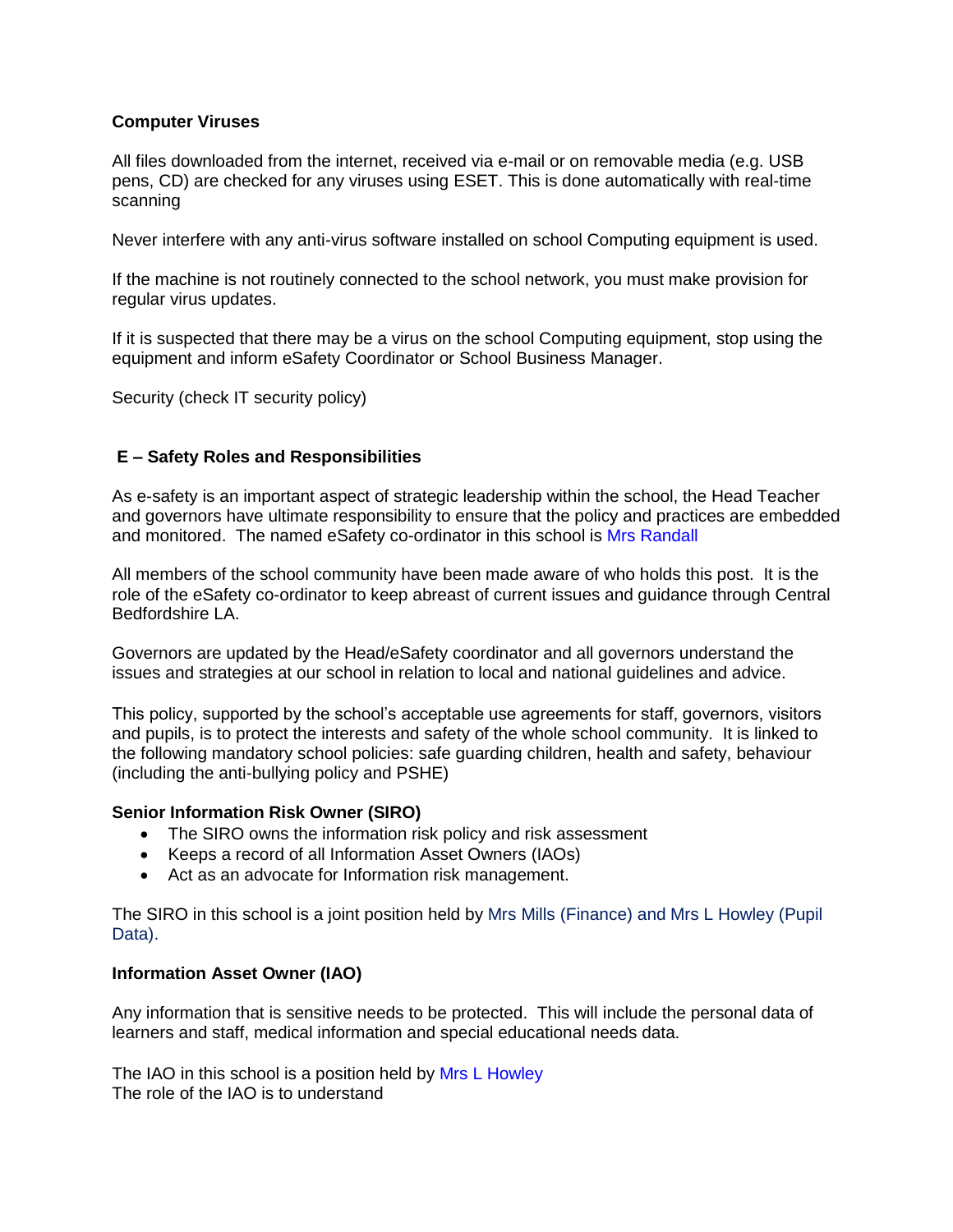- What information is held, and for what purposes
- What information needs to be protected (e.g. any data that can be linked to a individual, pupil or staff etc including UPN, teacher DCSF number etc)
- How information will be amended or added to over time
- Who has access to the data and why
- How information is retained and disposed of.

Although these roles have been explicitly identified, the handling of secured data is everyone's responsibility. Failing to apply appropriate controls to secure data could amount to gross misconduct.

## **Disposal of Redundant Computing Equipment Policy**

- All disposals are handled by us using WEEE recycling bins that are on site at SWA, ETA and RBA and we receive a certificate of destruction from the company Enviroelectronics
- Disposal of any Computing equipment will conform to: The Waste Electrical and Electronic Equipment Regulations 2006 The Waste Electrical and Electronic Equipment (Amendment) Regulations 2007 Data Protection Act 1998 Electricity at Work Regulations 1989
- The school will maintain a comprehensive inventory of all its Computing equipment including a record of disposal.
- The school's disposal record will include:
	- Date item disposed of

Authorisation for disposal, including

- Verification of software licensing
- Any personal data likely to be held on the storage media
- How it was disposed of eg waste, gift, sale
- Name of person and/or organisation who received the disposal item.

Any redundant Computing equipment being considered for sale/gift will have been subject to a recent electrical safety check and hold a valid PAT certificate.

#### **E-Mail**

- The school gives all staff their own e-mail account, through the learning platform, for all school business as a work-based tool. This is to minimise the risk of receiving unsolicited or malicious e-mails and avoids the risk of personal profile information being revealed.
- It is the responsibility of each account holder to keep the password secure. For the safety and security of users and recipients, all mail is filtered and logged: if necessary email histories can be traced. The school email account should be the account that is used for all school business.
- Under no circumstances should staff contact pupils, parents or conduct any school business using personal e-mail addresses.
- The school requires a standard disclaimer to be attached to all e-mail correspondence stating that the views expressed are not necessarily those of the school or LA. The responsibility for adding this disclaimer lies with the account holder.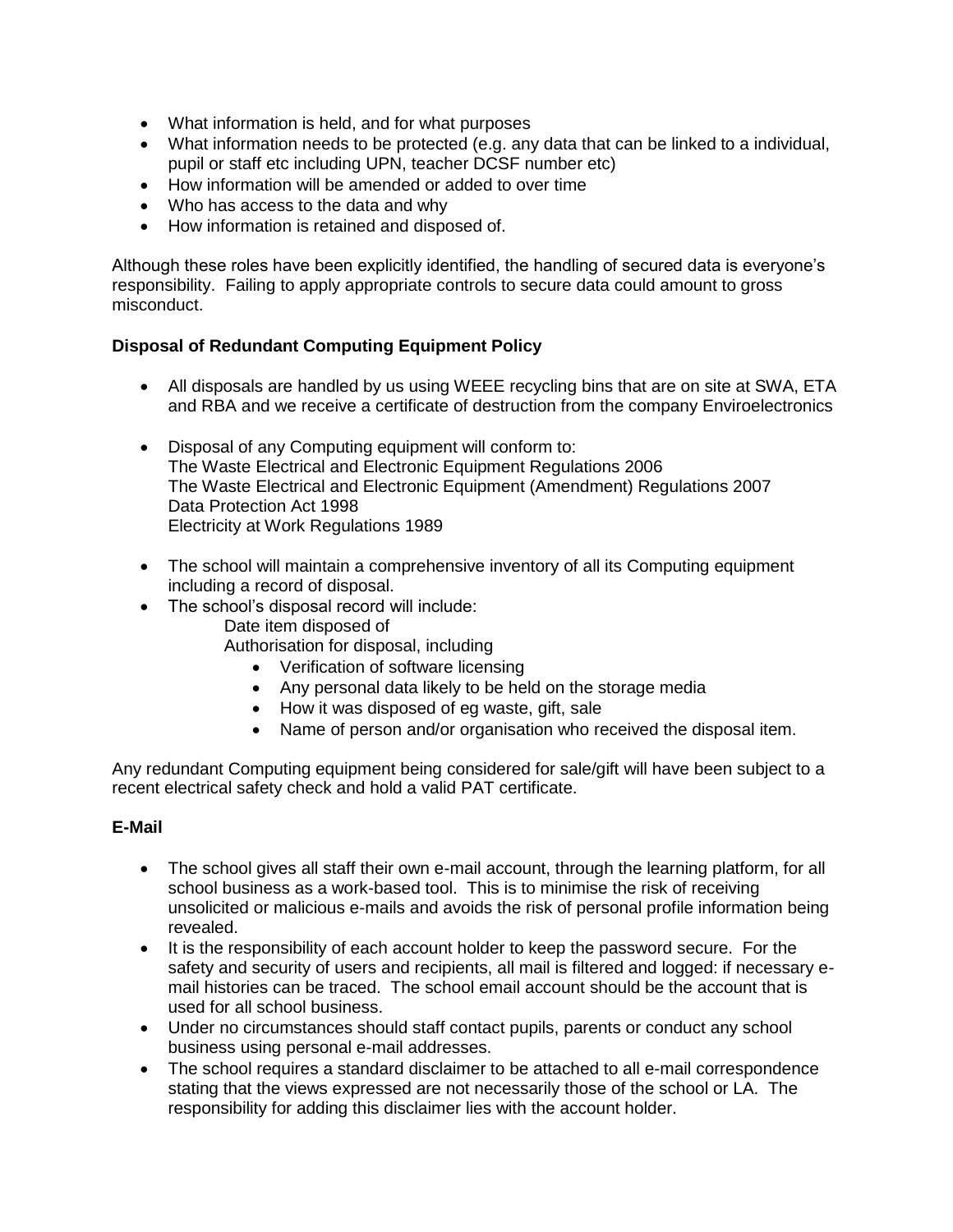- All e-mails should be written and checked carefully before sending, in the same way as a letter written on school headed paper.
- Staff sending e-mails to external organisations, parents or pupils are advised to cc the Head teacher, or designated account.
- Pupils may only use school approved accounts on the school system and only under direct teacher supervision for educational purposes.
- E-mails created or received as part of your school job will be subject to disclosure in response to a request for information under Freedom of Information Act 2000. You must therefore actively manage your e-mail account as follow;
	- o Delete all e-mails or short-term value
	- $\circ$  Organise email into folders and carry out frequent house-keeping on all folders and archives.
- All pupils have their own individual account giving them access to the learning platform.
- The forwarding of chain letters is not permitted in school. However, the school has set up a dummy account to allow pupils to forward any chain letters causing them anxiety. No action will be taken with this account by any member of the school community.
- All pupil e-mail users are expected to adhere to the generally accepted rules of netiquette particularly in relation to the use of appropriate language and not revealing any personal details about themselves or others in e-mail communication or arrange to meet anyone without specific permission, virus checking attachments
- Pupils must immediately tell a teacher/trusted adult if they receive an offensive e-mail.
- Staff must inform (the eSafety co-ordinator) if they receive an offensive e-mail.
- Pupils are introduced to e-mail as part of the Computing Scheme of Work.
- However, you access your school e-mail, all the school e-mail policies apply.
- The use of Hotmail, BT Internet, AOL or any other internet-based web mail service for sending, reading or receiving school business related e-mail is not permitted.

#### **Sending e-mails**

- If sending e-mails containing personal, confidential, classified or financially sensitive data to external third parties or agencies, refer to the section e-mailing Personal, Sensitive, Confidential or Classified Information.
- Use your own school e-mail account so that you are clearly identified as the originator of a message.
- Keep the number and relevance of e-mail recipients, particularly those being copied, to the minimum necessary and appropriate.
- Do not send or forward attachments unnecessarily. Whenever possible, send the location path to the shared drive rather than sending attachments.
- School e-mail is not to be used for personal advertising.

#### **Receiving e-mails**

- Check your e-mail regularly
- Never open attachments from an untrusted source. Consult the Network manager first.
- Do not use the e-mail systems to store attachments. Detach and save business related work to the appropriate shared drive/folder.
- The automatic forwarding and deletion of e-mails is not allowed.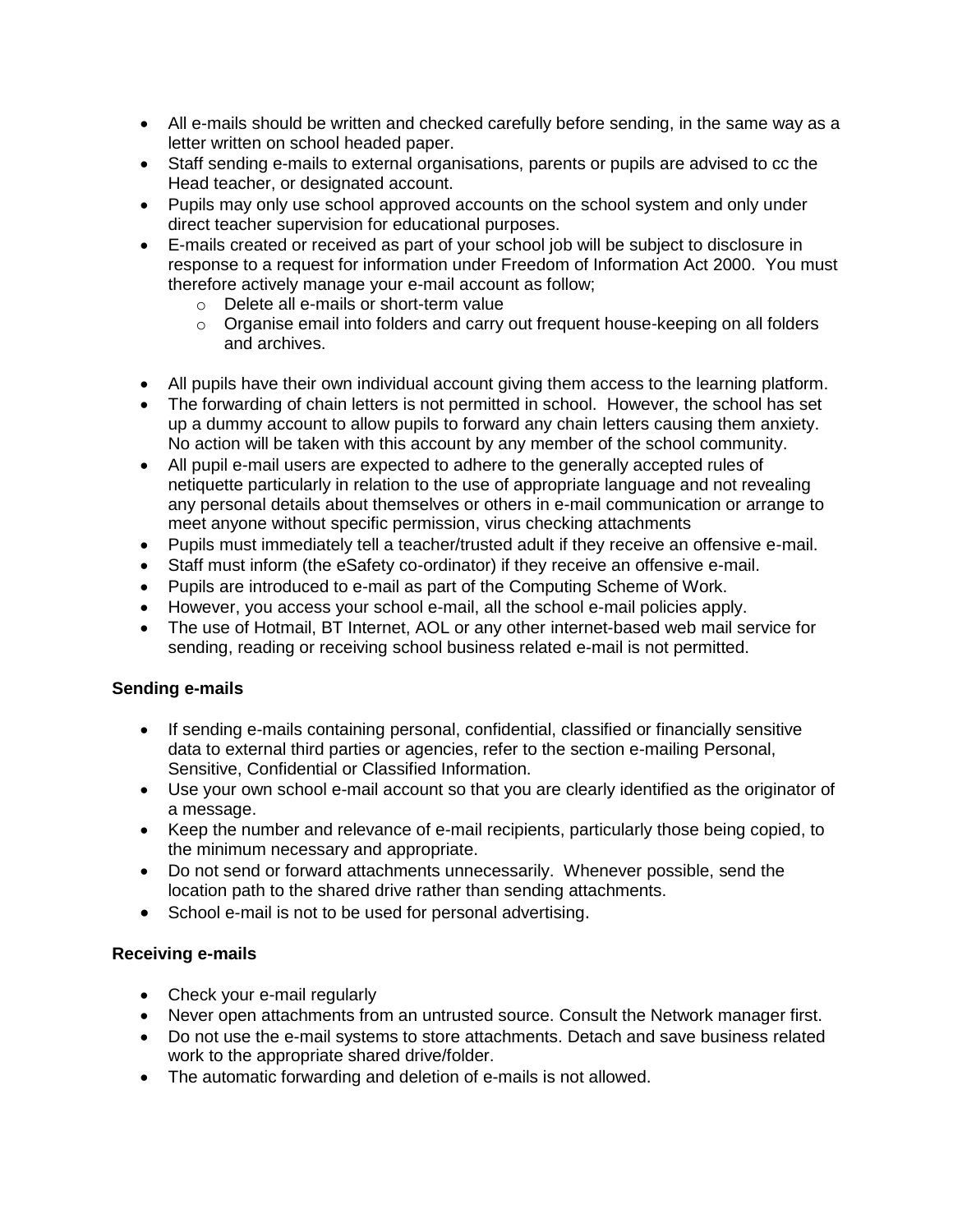## **E-mailing Personal, Sensitive, Confidential or Classified Information.**

- Assess whether the information can be transmitted by other secure means before using e-mail. E-mailing confidential data is not recommended and should be avoided where possible.
- The use of Hotmail, BT Internet, AOL or any other Internet based web mail service for sending e-mail containing sensitive information is not permitted.
- Where your conclusion is that e-mail must be used to transmit such data:
	- $\circ$  Obtain express consent from your manager to provide the information by e-mail.
	- $\circ$  Exercise caution when sending the e-mail and always follow these checks before releasing the e-mail: -
		- Verify the details, including accurate e-mail address, of any intended recipient of the information.
		- Verify (by phoning) the details of a requestor before responding to e-mail requests for information.
		- Do not copy or forward the e-mail to any more recipients than is absolutely necessary.

Do not send the information to any body or person whose details you have unable to separately verify (usually by phone)

Send the information as an encrypted document **attached** to an e-mail.

Provide the encryption key or password by a separate contact with the recipient(s)

Do not identify such information in the subject line of any e-mail

Request confirmation of safe receipt.

## **Equal Opportunities**

#### **Pupils with Additional Needs.**

The school endeavours to create a consistent message with parents for all pupils and this in turn should aid establishment and future development of the schools eSafety rules.

However, staff are aware that some pupils may require additional teaching including reminders, prompts and further explanations to reinforce their existing knowledge and understanding eSafety issues.

Where a pupil has poor social understanding, careful consideration is given to group interactions when raising awareness of e-safety. Internet activities are planned and well managed for these children and young people.

#### **E-Safety in the Curriculum**

Computing and online resources are increasingly used across the curriculum. We believe it is essential for eSafety guidance to be given to the pupils on a regular and meaningful basis. E-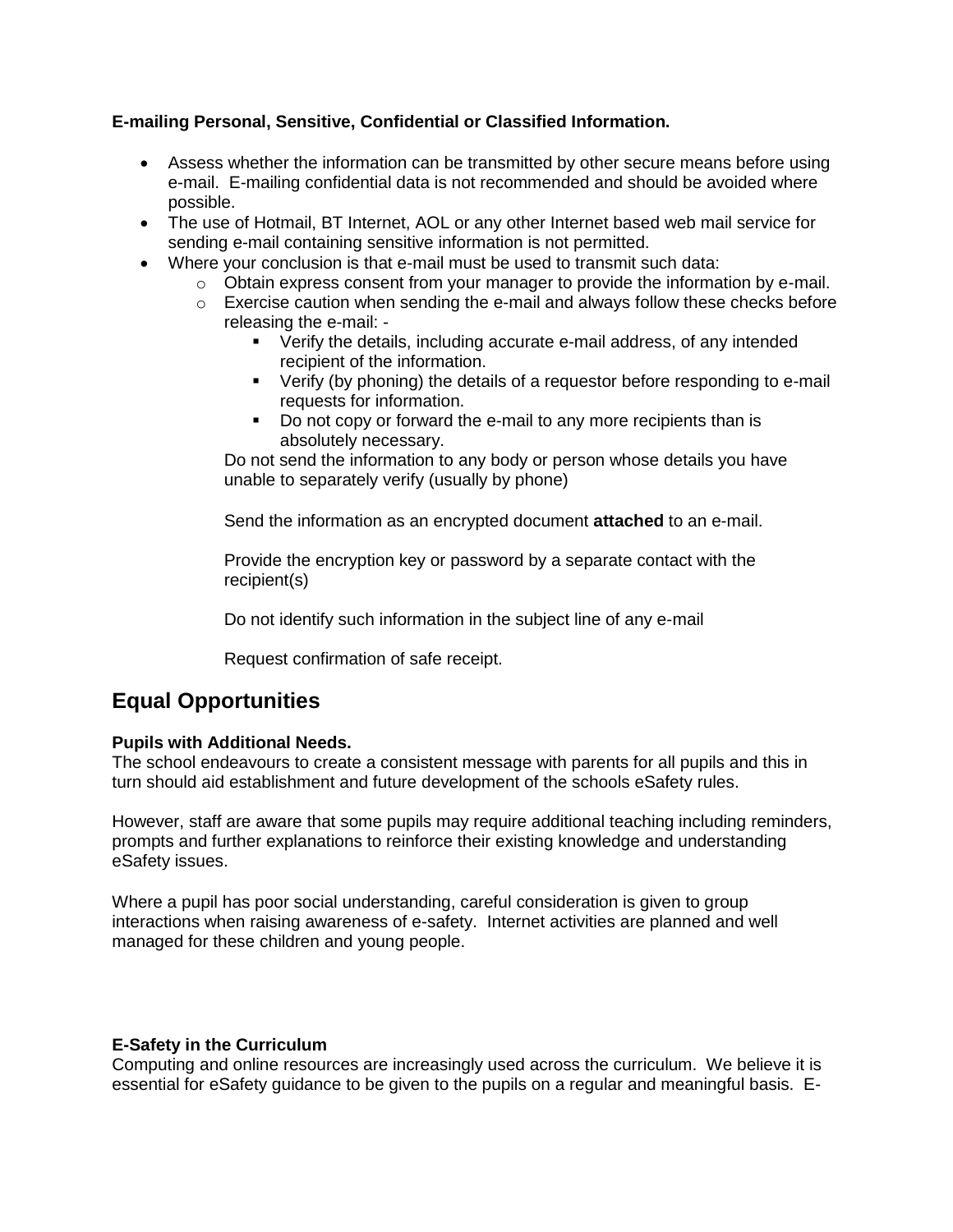Safety is embedded within our curriculum and we continually look for new opportunities to promote eSafety.

- The school teaches internet skills in Computing/PSHE lessons. (see Computing and PSHE scheme of work)
- **•** The school provides opportunities within a range of curriculum areas to teach about eSafety.
- **E** Educating pupils on the dangers of technologies that maybe encountered outside school is done informally when opportunities arise and as part of the eSafety curriculum.
- Pupils are taught about respecting other people's information images, etc through discussion, modelling and activities.
- Pupils are aware of the impact of online bullying and know how to seek help if they are affected by these issues. Pupils are also aware of where to seek advice or help if they experience problems when using the internet and related technologies i.e. parent/carer, teacher/trusted staff member, or an organisation such as Child line/CEOP report abuse button.

## **E-Safety Skills Development for Staff**

- **•** Our staff receive regular information and training on eSafety issues in the form of termly staff meetings.
- Details of the ongoing staff training needs can be found in the CPD coordinators file.
- **EXECT** New staff receive information on the school's acceptable use policy as part of their induction.
- All staff have been made aware of individual responsibilities relating to the safeguarding of children within the context of eSafety and know what to do in the event of misuse of technology by any member of the school community. (see enclosed flowchart)
- **E** All staff are encouraged to incorporate E-Safety activities and awareness within their curriculum areas.

#### **Managing the School eSafety Messages**

- We endeavour to embed E-Safety messages across the curriculum whenever the internet and/or related technologies are used.
- **•** The E-Safety policy will be introduced to the pupils at the start of each school year.
- E-Safety posters will be prominently displayed.

## **Incident Reporting, E-Safety Incident Log & Infringements**

#### **Incident Reporting**

Any security breaches or attempts, loss of equipment and any unauthorised use or suspected misuse of Computing must be immediately reported to the school's SIRO or eSafety Coordinator. Additionally, all security breaches, lost/stolen equipment or data, virus notifications, unsolicited emails, misuse or unauthorised use of Computing and all other policy non-compliance must be reported to the SIRO.

#### **eSafety Incident Log**

Some incidents may need to recorded in other places, such as the Behaviour Log, if they relate to a bullying or racist incident. – see appendix A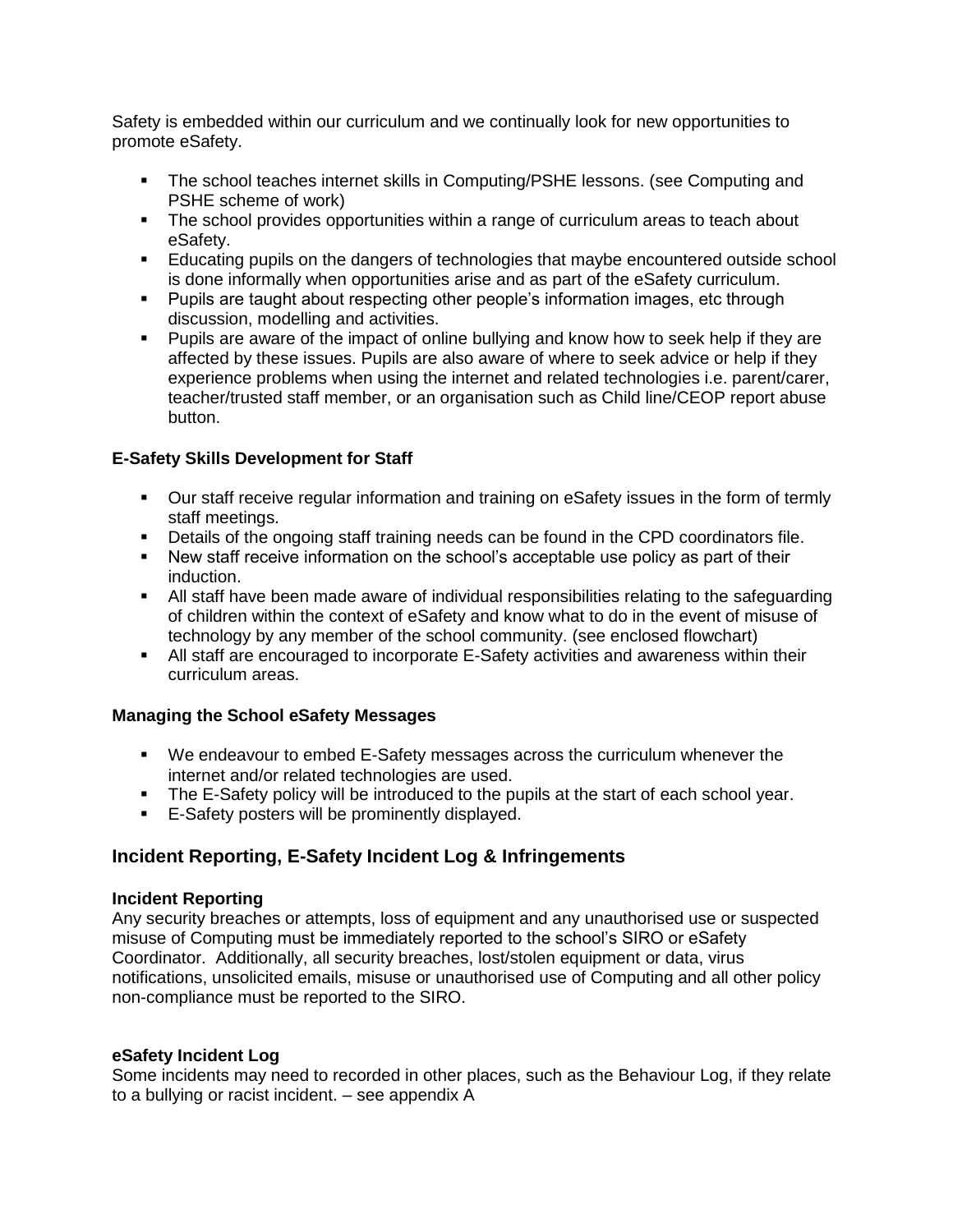#### **Misuse and Infringements**

Complaints relating to eSafety should be made to the eSafety coordinator or Head teacher.

#### **Inappropriate Material**

- All users are aware of the procedures for reporting accidental access to inappropriate materials. The breach must be immediately reported to the eSafety coordinator.
- Deliberate access to inappropriate materials by any user will lead to the incident being logged by the eSafety coordinator, depending on the seriousness of the offence, investigation by the Head teacher, immediate suspension, possibly leading to dismissal and involvement of police for very serious offences.

#### **Internet Access**

The internet is a open communication medium, available to all, at all times. Anyone can view information, send messages, discuss ideas and publish material which make it both an invaluable resource for education, business and social interaction as well as a potential risk to young and vulnerable people.

#### **Managing the Internet**

- **•** The school maintains students who will have supervised access to Internet resources (where reasonable) through the school's fixed and mobile internet technology.
- **EXECT:** Staff will preview any recommended sites before use.
- Raw image searches are discouraged when working with pupils
- **.** If Internet research is set for homework, specific sites will be suggested that have previously been check by the teacher. It is advised that parents recheck these sites and supervise this work. Parents will be advised to supervise any further research.
- All users must observe software copyright at all times. It is illegal to copy or distribute school software or illegal software from other sources.
- All users must observe copyright of materials from electronic resources.

#### **Internet Use**

- You must not post personal, sensitive, confidential or classified information or disseminate such information in any way that may compromise its intended restricted audience.
- Don't reveal names of colleagues or any other confidential information acquired through your job on any social networking site or blog.
- On-line gambling or gaming is not allowed.

It is at the Principal's discretion on what internet activities are permissible for staff and pupils and how this is disseminated.

#### **Infrastructure**

- School internet access is controlled through the LA's web filtering service.
- Our school also employs some additional web filtering which is the responsibility of Courtlands Service Providers.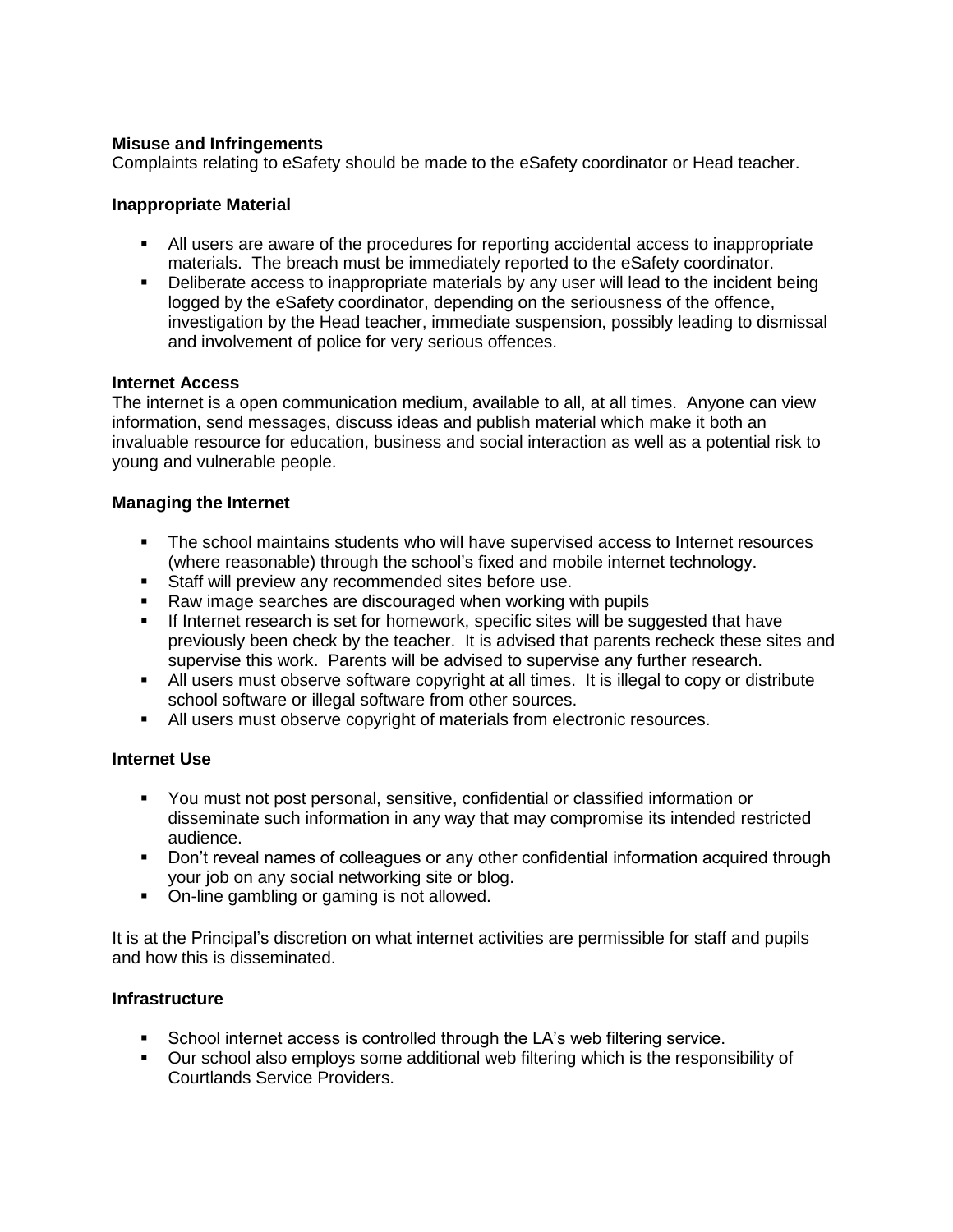- Langford Lower is aware of its responsibility when monitoring staff communication under current legislation and considers, Data Protection Act 1998, The Telecommunications (Lawful Business Practice) (interception of Communications) Regulations 2000, Regulation of Investigatory Powers Act 2000, Human Rights Act 1998.
- Staff and pupils are aware that school-based email and internet activities can be monitored and explored further if required.
- The school does not allow pupils access to internet logs.
- **•** The school uses management control tools for controlling and monitoring workstations.
- **.** If staff or pupils discover an unsuitable site, the screen must be switched off/closed and the incident reported immediately to the e-safety coordinator or teacher as appropriate.
- **.** It is the responsibility of the school, by delegation to the network manager to ensure that anti-virus protection is installed and kept up to date on all school machines.
- Pupils and staff are not permitted to download programs or files on school-based technologies without seeking prior permission from the Head teacher.
- **.** If there are any issues related to viruses or anti-virus software, the network manager should be informed through the school office.

#### **Managing other web technologies**

Social networking sites, if used responsibly both outside and within an educational context can provide easy to use, creative, collaborative and free facilities. However, it is important to recognise that there are issues regarding the appropriateness of some content, contact, culture and commercialism. To this end, we encourage our pupils to think carefully about the way that information can be added and removed by all users, including themselves, from these sites.

- At present, the school endeavours to deny access to social networking sites to pupils within school.
- All pupils are advised to be cautious about the information given by others on sites, for example users not being who they say they are.
- Pupils are taught to avoid placing images of themselves (or details within images that could give background details) on such sites and to consider the appropriateness of any images they post due to the difficulty of removing an image once online.
- Pupils are always reminded to avoid giving out personal details on such sites which may identify them or where they are (full name, address, mobile/home phone numbers, school details, email address, specific hobbies/interests)
- Pupils are encouraged to be wary about publishing specific and detailed private thoughts online.
- Our pupils are asked to report any incident of bullying to the school.
- Staff may only create blogs, or web spaces in order to communicate with pupils using the LA Learning Platform or other systems approved by the Head teacher.

#### **Parental Involvement**

We believe that it is essential for parents/carers to be fully involved with promoting e-safety both in and outside of school. We regularly consult and discuss e-safety with parents/carers and seek to promote a wide understanding of the benefits related to Computing and associated risks.

- **Parents/carers are asked to read through and sign acceptable use agreements on behalf** of their child on admission to school.
- **Parents/carers are required to decide as to whether they consent to images of their child** being taken/used in the public domain (e.g. on school website)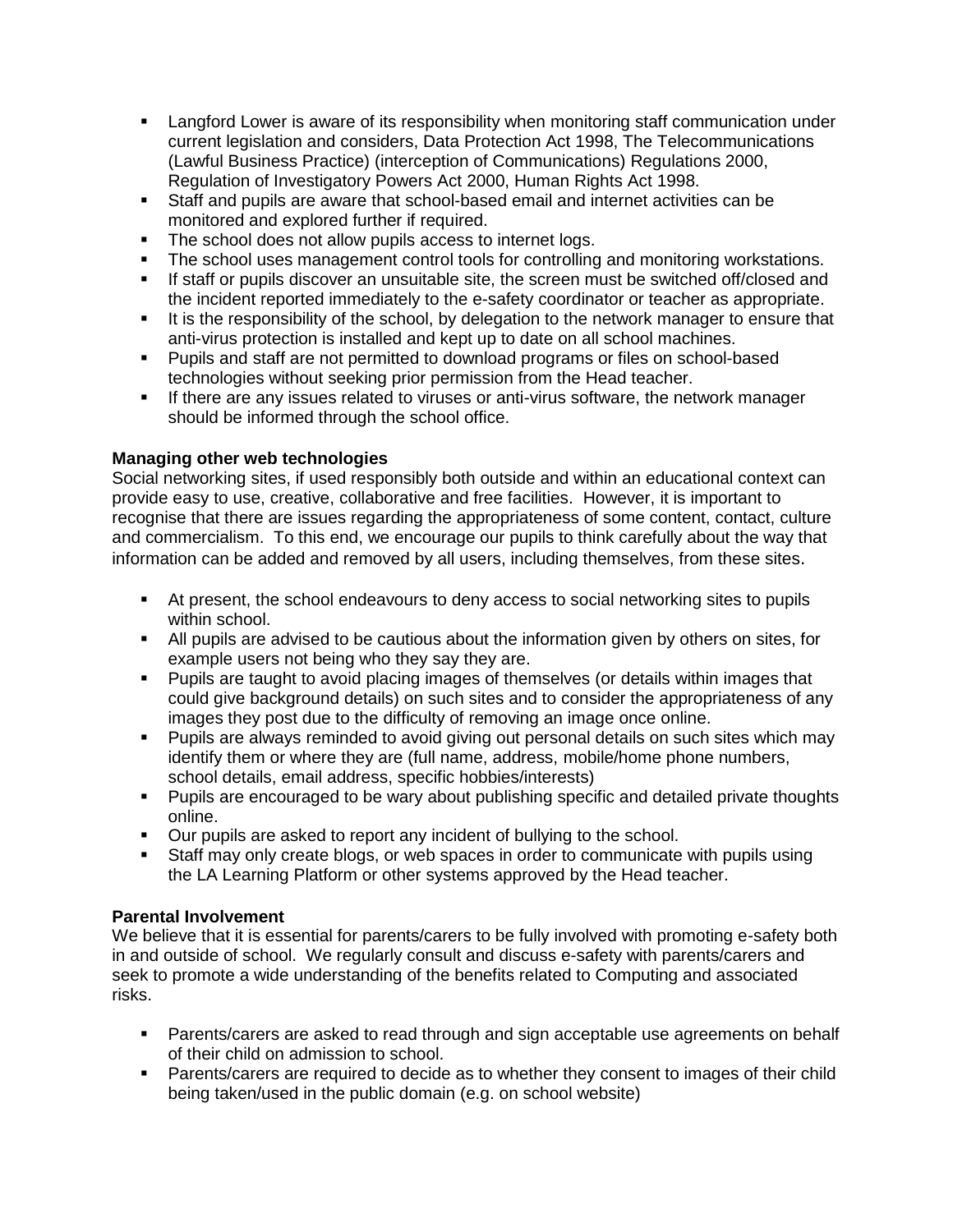The school disseminates information to parents relating to eSafety where appropriate in the form of;

- **Information and celebration evenings**
- Posters
- Website/Learning Platform postings
- **EXEC** Newsletter items
- **•** Learning Platform training.

## **Passwords and Password Security**

## **Passwords**

- Always use your own personal passwords to access computer-based services.
- Make sure you enter your personal passwords each time you logon. Do not include passwords in any automated logon procedures.
- Staff should change temporary passwords at first logon
- Change passwords whenever there is any indication of possible system or password compromise.
- Do not record passwords or encryption keys on paper or in an unprotected file.
- Only disclose your personal password to authorised Computing support staff when necessary, and never to anyone else. Ensure that all personal passwords that have been disclosed are changed once the requirement is finished.

## **Password Security**

Password security is essential for staff, particularly as they are able to access and use pupil data. Staff are expected to have secure passwords which are not shared with anyone. The pupils are expected to keep their passwords secret and not to share with others, particularly their friends. Staff and pupils are regularly reminded of the need for password security.

- All users read and sign and Acceptable Use Agreement to demonstrate that they have understood the school's e-safety Policy and Data Security.
- Users are provided with an individual network, e-mail, Learning Platform and Management Information System (where appropriate) log-in username. From Reception they are also expected to use a personal password and keep it private.
- Pupils are not allowed to deliberately access on-line materials or files on the school network, of their peers, teachers or others.
- Staff are aware of their individual responsibilities to protect the security and confidentiality of school networks, MIS system and/or Learning Platforms, including ensuring that passwords are not shared and are changed periodically.
- Due consideration should be given when logging into the Learning Platform to the browser options (shared or private computer)

## **Zombie Accounts**

Zombie accounts refers to accounts belonging to users who have left the school and therefore no longer have authorised access to the school's systems. Such Zombie account when left active can cause a security threat by allowing unauthorised access.

- **Ensure that all user accounts are disabled once the member of the school has left.**
- Prompt action on disabling accounts will prevent unauthorised access.
- Regularly change generic passwords to avoid unauthorised access (Microsoft© advise every 42 days)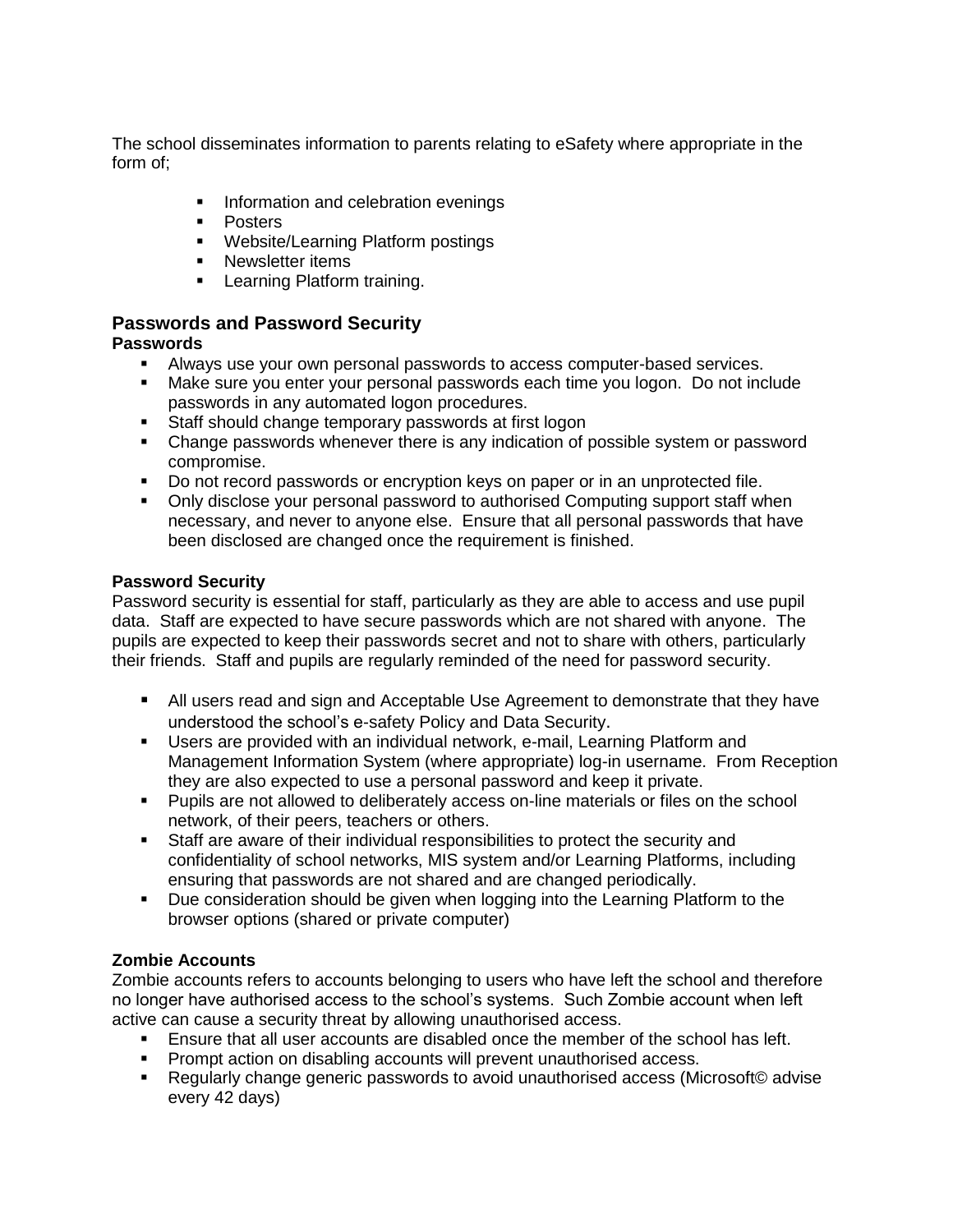## **Personal or Sensitive Information**

## **Protecting Personal, Sensitive, Confidential and classified Information**

- **Ensure that any School Information accessed from your own PC or removable media** equipment is kept secure.
- **E** Ensure the accuracy of any personal, sensitive, confidential and classified information you disclose or share with others.
- **Ensure that personal, sensitive, confidential or classified information is not disclosed to** any unauthorised person.
- Only download personal data from systems if expressly authorised to do so by your manager.
- You must not post on the internet personal, sensitive, confidential or classified information, or disseminate such information in any way that may compromise its intended restricted audience.
- Keep your screen display out of direct view of any third parties when you are accessing personal, sensitive, confidential or classified information.
- **Ensure hard copies of data are securely stored and disposed of after use in accordance** with the document labelling.

#### **Storing/Transferring Personal, Sensitive, Confidential or Classified Information Using removable Media.**

- Ensure removable media is purchased with encryption
- Store all removable media security.
- Securely dispose of removable media that may hold personal data.<br>■ Focrypt all files containing personal, sensitive, confidential or classi
- Encrypt all files containing personal, sensitive, confidential or classified data.
- **Ensure hard drives from machines no longer in service are removed and stored securely** or wiped clean.

Please see the Web policy etc check safe use of images. Taking of images and film., storage of images.

## **School Computing Equipment including Portable & Mobile Computing Equipment and Removable Media.**

## **School Computing Equipment**

- **EX** As a user of Computing equipment, you are responsible for any activity undertaken on the school's Computing equipment provided to you.
- **•** Computing equipment issued to staff will have serial numbers recorded as part of the school's inventory.
- All Computing equipment will be kept physically secure.
- Privately owned Computing equipment should not be used on the school network.
- On termination of employment, resignation or transfer, all Computing equipment must be returned. Logons should be disabled.
- All redundant Computing equipment will be disposed of in accordance with Waste Electrical and Electronic Equipment (WEEE) directive and Data Protection Act (DPA)

#### **Portable & Mobile Computing Equipment**

This section covers such items as laptops, netbooks, and removable data storage devices.

**EXECT** All activities carried out on the School systems and hardware will be monitored in accordance with the general policy.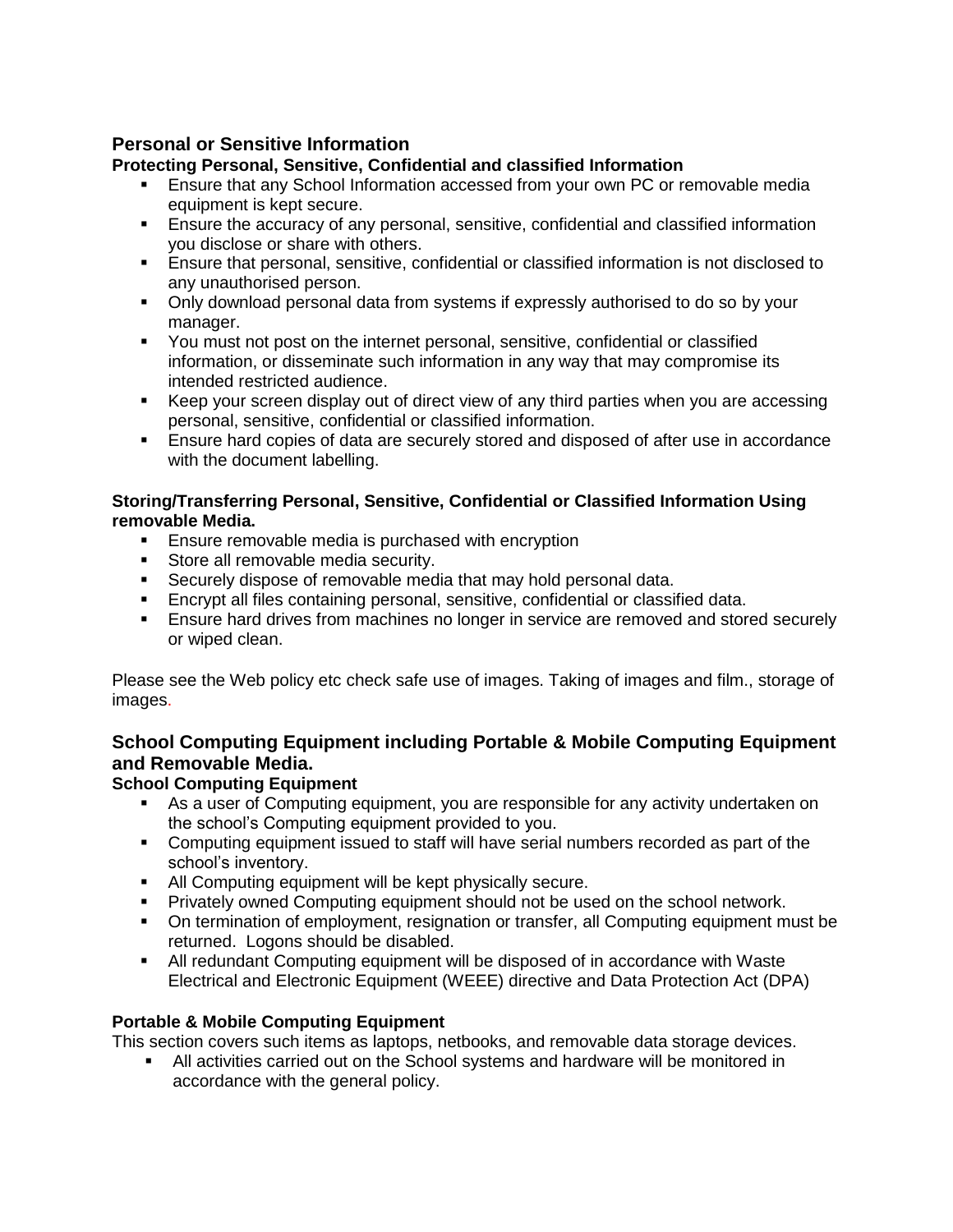- Staff must ensure that all school data is stored on school's network, and not kept solely on the laptop. Any equipment where personal data is likely to be stored must be encrypted.
- **Equipment must be kept physically secure in accordance with this policy to be covered** for insurance purposes. When travelling by car, best practice is to place the laptop in the boot of your care before starting your journey.
- **Ensure portable and mobile Computing equipment is made available as necessary for** anti-virus updates and software installations, patches or upgrades.
- **•** The installation of any applications or software packages must be authorised by the Computing support team, fully licensed and only carried out by your Computing support team.
- Portable equipment must be transported in a protective case.

## **Personal Mobile Devices (including phones)**

- The school allows staff to bring in personal mobile phones for their own use. Under no circumstances does the school allow a member of staff to contact a pupil or parent/carer using their personal device.
- **The school is not responsible for the loss, damage or theft of any personal mobile** device.
- **•** The sending of inappropriate text messages between any member of the school community is not allowed.
- Permission must be sought before any image or sound recording are made on these devices of any member of the school community.
- **■** Users bringing personal devices into school must ensure there is not inappropriate or illegal content on the device.

## **School Provided Mobile Devices (including phones)**

- **•** The sending of inappropriate text messages between any member of the school community is not allowed.
- **•** Permission must be sought before any image or sound recordings are made on the devices of any member of the school community.
- Where the school provides mobile technologies such as phones and laptops for offsite visits and trips, only these devices should be used.
- **•** Where the school provides a laptop for staff, only this device may be used to conduct school business outside of school.

## **Removable Media**

If storing/transferring personal, sensitive, confidential or classified information using Removable Media please refer to the section 'Storing. Transferring Personal, Sensitive, Confidential or Classified Information Using Removable Media.

- **Only use recommended removable media**
- Store all removable media securely
- **Removable media must be disposed of securely by the Computing support team**

#### **Servers**

- **•** The server has limited access rights
- The server has password protect and lock the server
- Data is backed up daily.
- Backed up data is stored off-site.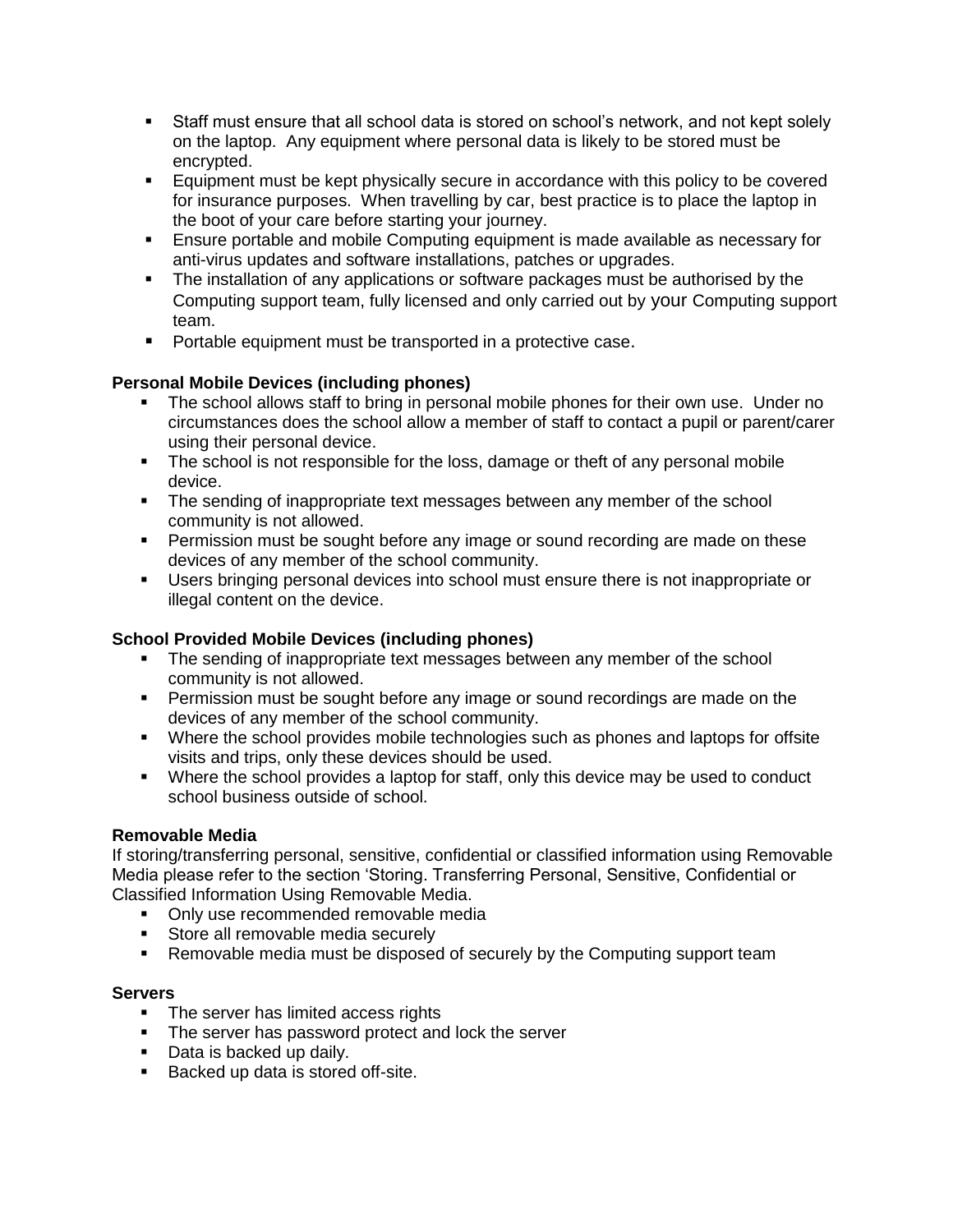#### **Writing and Reviewing this Policy**

- Staff and pupils have been involved in reviewing the Policy for Computing Acceptable Use through staff meetings and school council meetings.
- **•** There will be an on-going opportunity for staff to discuss with the eSafety coordinator any issue of eSafety that concerns them.
- **•** There will be an on-going opportunity for staff to discuss with the SIRO/AIO any issue of data security that concerns them.
- **.** This policy will be reviewed annually and consideration given to the implications for future whole school development planning.
- **·** The policy will be amended if new technologies are adopted or Central Government change the orders or guidance in any way.

This policy has been read, amended and approved by ……Ann Gilbert………………………………………… On behalf of the Governing body.

| Principal | Debbie Randall                 | Date 5-7-21 |  |
|-----------|--------------------------------|-------------|--|
|           |                                |             |  |
|           | Chair of Governors Ann Gilbert | Date 5-7-21 |  |

Appendix A

## Langford Village Academy – eSafety Incident Log

| Date &<br>Time | Name of pupil<br>or staff member | Room and<br>computer/device<br>number | Details of<br>incident<br>(including<br>evidence) | Actions and<br>reasons |
|----------------|----------------------------------|---------------------------------------|---------------------------------------------------|------------------------|
|                |                                  |                                       |                                                   |                        |
|                |                                  |                                       |                                                   |                        |
|                |                                  |                                       |                                                   |                        |
|                |                                  |                                       |                                                   |                        |